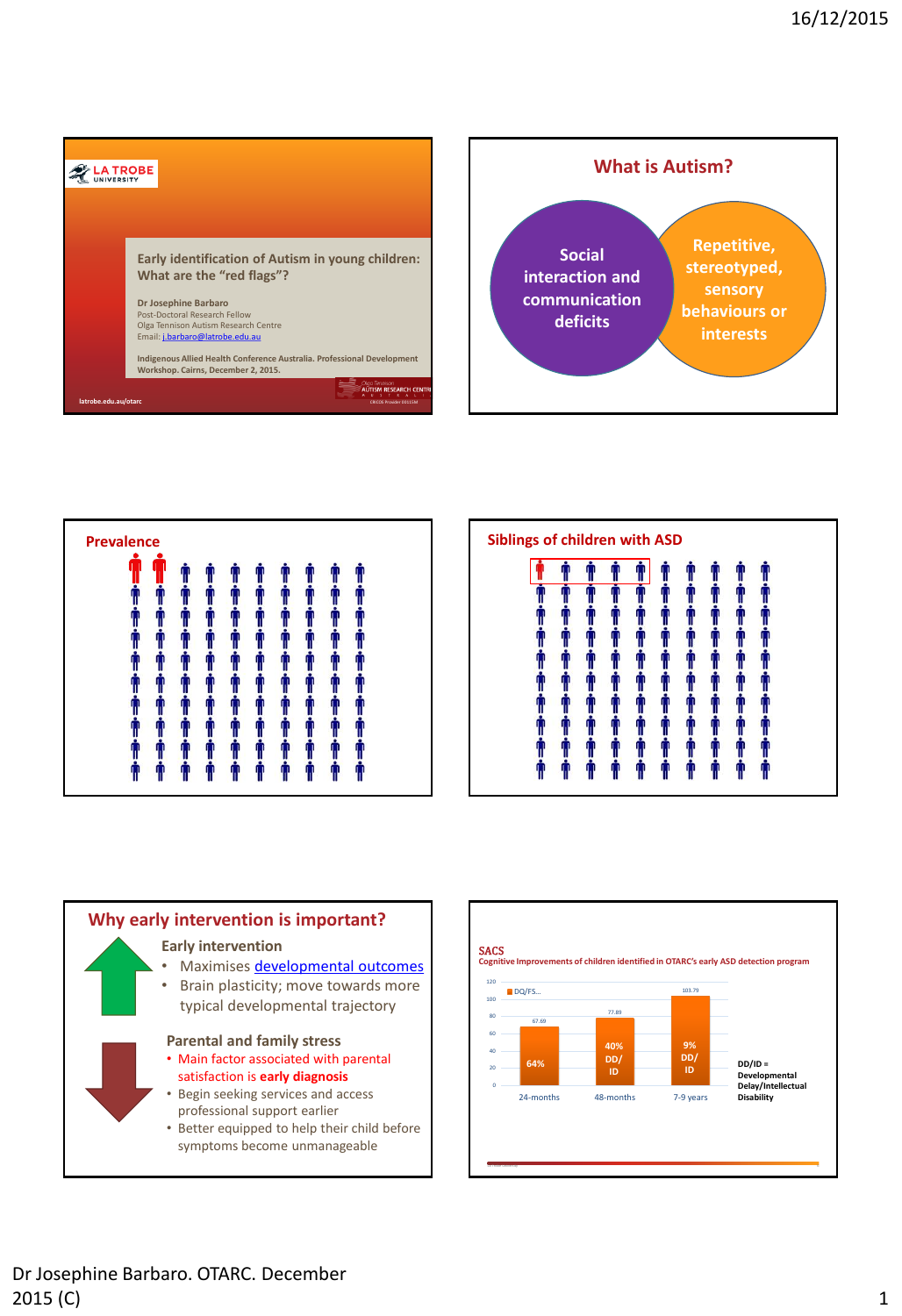# **Current diagnosis and screening for ASD**

- Children rarely diagnosed prior to age 3 in Australia
- Average age of diagnosis 4.1 years of age (Bent et al., 2015)
- Current screening tools are inaccurate, missing many children with ASD, and over-identifying children without ASD (Barbaro et al., 2009)
- Social Attention and Communication Surveillance (SACS) developed to identify children with ASD earlier, between 12-24 months (Barbaro & Dissanayake, 2010)

La Trobe University 7



### **Social Attention and Communication Surveillance (SACS)**

- Over 350 Maternal and Child Health (MCH) Nurses trained
- Over 30,000 children monitored during routine consultations across 2 large-scale longitudinal studies (2006 & 2013)
- Developmental surveillance of ["red flags"](#page-1-0) of ASD conducted at 12, 18, 24 month check-ups
- Nurses trained to enter behaviours into online database
- Nurses log the items from a SACS assessment which provides an 'at risk' profile of each child.
- 81% of all children identified "at risk" for ASD ended up with a diagnosis of ASD between 2 to 3 years of age
- La Trobe University 9 • Most successful screening/surveillance tool for ASD in the world

#### "RED FLAGS" OF ASD BETWEEN 12-24 MONTHS

| <b>12 MONTHS</b>                                                                                            | <b>18 MONTHS</b> | <b>24 MONTHS</b>   |
|-------------------------------------------------------------------------------------------------------------|------------------|--------------------|
| Pointing                                                                                                    | Pointing         | Pointing           |
| <b>Eye Contact</b>                                                                                          | Eye Contact      | <b>Eye Contact</b> |
| Response to name                                                                                            |                  |                    |
|                                                                                                             | Showing          | Showing            |
| Waving                                                                                                      |                  | Waving             |
| Imitation                                                                                                   |                  |                    |
|                                                                                                             |                  | Pretend play       |
| From: Barbaro & Dissanayake (2013). Autism: International Journal of Research and<br>Practice. 17. 64 - 86. |                  |                    |

La Trobe University 2018 - 2019 - 2019 - 2019 - 2019 - 2019 - 2019 - 2019 - 2019 - 2019 - 2019 - 2019 - 2019 - 2019 - 2019 - 2019 - 2019 - 2019 - 2019 - 2019 - 2019 - 2019 - 2019 - 2019 - 2019 - 2019 - 2019 - 2019 - 2019 -

La Trobe University 12

<span id="page-1-0"></span>

# **Future Directions with the SACS**

• Implementation in 5 regions of Australia: VIC, WA, QLD, NSW, TAS • Development of "Family Support

Package"



• **ASDetect** – mobile app for Apple and Google Play stores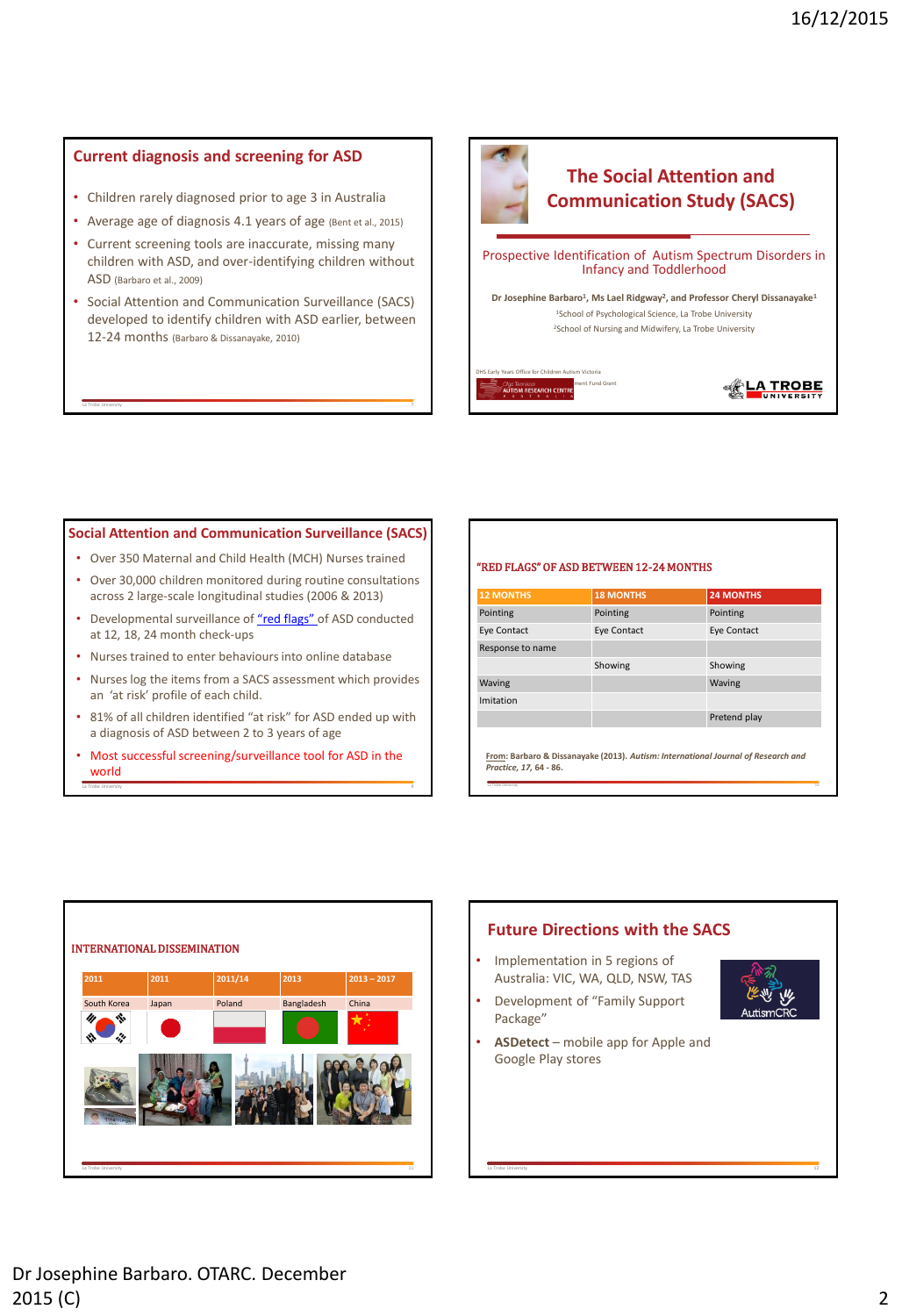**Assessing infants and toddlers for ASD: The early markers**



Olga Tennison Autism Research Centre, La Trobe University La Trobe University La Trobe University La Trobe University La Trobe University La Trobe University La Trobe University La Trobe University La Trobe University La T

# **Development in the first year: Birth to 12-months**

Social disinterest:

- **Eye contact**
- Response to name
- **Responsive smiling**
- Social games (e.g., Peek-a-boo)
- **Emotional expression**
- **Conversational babble**
- **I** Imitation
- **Undemanding / Inconsolable**
- **Social gestures (clapping, waving)**

### **Development in the second year: 12- to 24-m**

- Same deficits seen in first 12-months (eye contact/response name/social smiling/imitation/social gestures/social games)
- Joint Attention behaviours ('Sharing' of attention with others)
	- ̶ **Gaze monitoring** (looking where others look or following another's gaze)
	- ̶ **Following a point**
	- ̶ **Pointing** to things for the purpose of **sharing** interest. Different to pointing to things for the purpose of **requesting**

La Trobe University 15

- ̶ **Showing toys/objects to others**
- Pretend play
- Use and understanding of language

#### **Presence of Abnormal Behaviours - first 24 months**

- Uses your hand/parent's **hand as a tool**
- **Echolalia**
- **Repetitive behaviours**
	- ̶ lining up toys
	- ̶ sorting/spinning objects
	- ̶ continuously holding an object in one/both hands,
	- ̶ obsession with particular objects
	- ̶ repeatedly flicking, switching or pushing buttons
	- ̶ opening and closing objects or throwing objects

La Trobe University and the University of the University of the University of the University of the University

### **Presence of Abnormal Behaviours - first 24 months cont...**

- **Stereotyped (motor) behaviours**
	- ̶ flapping hands/ arms
	- ̶ shuddering/vibrating body (with clenched fists)
	- ̶ walking on tip toes
	- ̶ spinning on spot
- **Sensory behaviours**
	- ̶ Visual examination of objects (peering, using peripheral vision, placing objects very close to face) Smelling/licking objects

La Trobe University 17

- ̶ Distress to everyday sounds (hands over ears)
- ̶ Feeling materials/objects in-between fingers

**Our ultimate objectives of the SACS program of research….**

La Trobe University 18